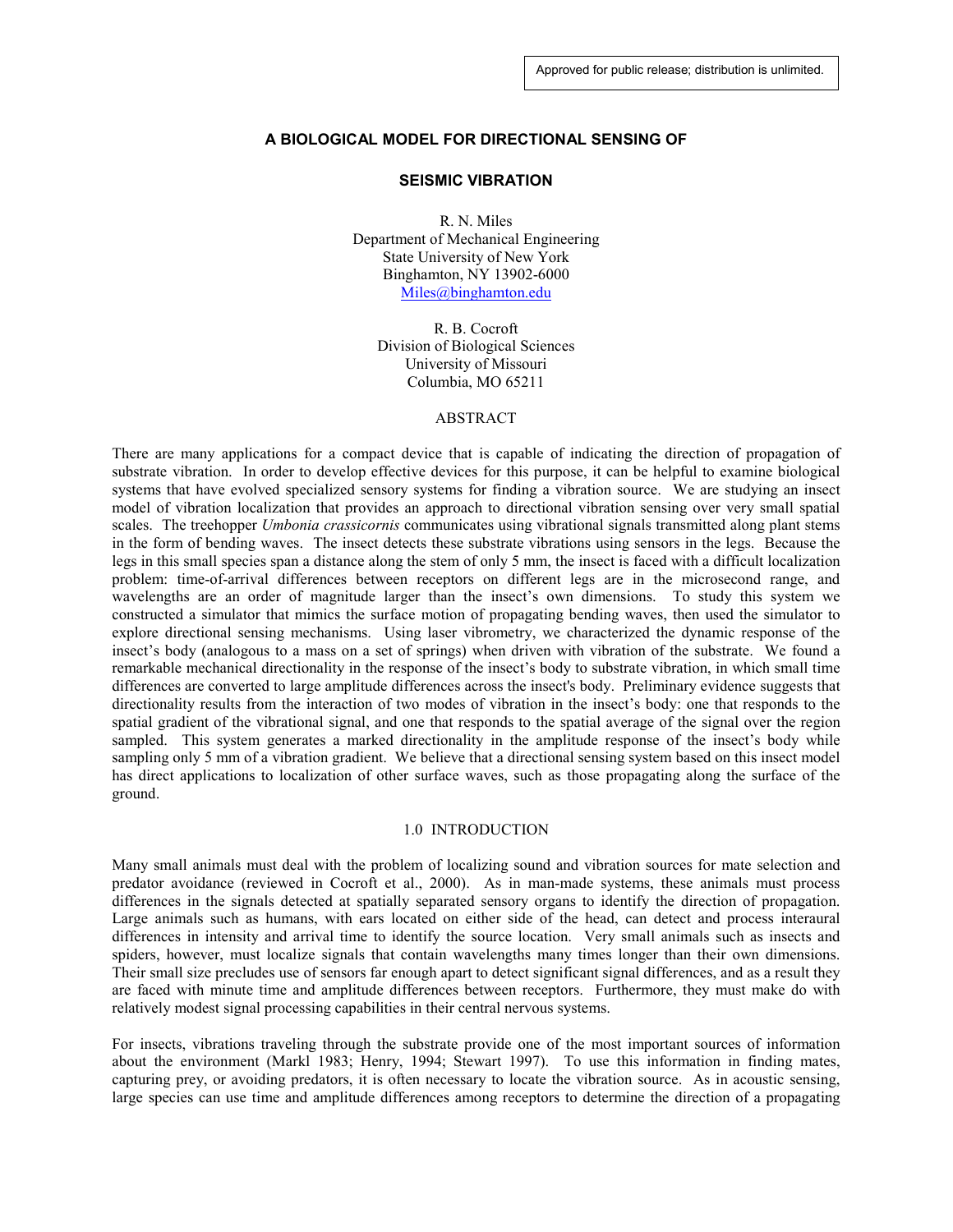| <b>Report Documentation Page</b>                                                                                                                                                                                                                                                                                       |                           |                                                    |
|------------------------------------------------------------------------------------------------------------------------------------------------------------------------------------------------------------------------------------------------------------------------------------------------------------------------|---------------------------|----------------------------------------------------|
| <b>Report Date</b><br>25FEB2002                                                                                                                                                                                                                                                                                        | <b>Report Type</b><br>N/A | Dates Covered (from to)                            |
| <b>Title and Subtitle</b><br>A Biological Model for Directional Sensing of Seismic<br>Vibration                                                                                                                                                                                                                        |                           | <b>Contract Number</b>                             |
|                                                                                                                                                                                                                                                                                                                        |                           | <b>Grant Number</b>                                |
|                                                                                                                                                                                                                                                                                                                        |                           | <b>Program Element Number</b>                      |
| Author(s)                                                                                                                                                                                                                                                                                                              |                           | <b>Project Number</b>                              |
|                                                                                                                                                                                                                                                                                                                        |                           | <b>Task Number</b>                                 |
|                                                                                                                                                                                                                                                                                                                        |                           | <b>Work Unit Number</b>                            |
| Performing Organization Name(s) and Address(es)<br>Department of Mechanical Engineering State University of New<br>York Binghamton, NY 13902-6000                                                                                                                                                                      |                           | <b>Performing Organization Report Number</b>       |
| <b>Sponsoring/Monitoring Agency Name(s) and Address(es)</b><br>Department of the Army, CECOM RDEC Night Vision &<br>Electronic Sensors Directorate AMSEL-RD-NV-D 10221<br>Burbeck Road Ft. Belvoir, VA 22060-5806                                                                                                      |                           | <b>Sponsor/Monitor's Acronym(s)</b>                |
|                                                                                                                                                                                                                                                                                                                        |                           | <b>Sponsor/Monitor's Report Number(s)</b>          |
| <b>Distribution/Availability Statement</b><br>Approved for public release, distribution unlimited                                                                                                                                                                                                                      |                           |                                                    |
| <b>Supplementary Notes</b><br>Papers from 2001 Meeting of the MSS Specialty Group on Battlefield Acoustic and Seismic Sensing, Magnetic and<br>Electric Field Sensors, Volume 1: Special Session held 23 Oct 2001. See also ADM001434 for whole conference on<br>cd-rom., The original document contains color images. |                           |                                                    |
| <b>Abstract</b>                                                                                                                                                                                                                                                                                                        |                           |                                                    |
| <b>Subject Terms</b>                                                                                                                                                                                                                                                                                                   |                           |                                                    |
| <b>Report Classification</b><br>unclassified                                                                                                                                                                                                                                                                           |                           | <b>Classification of this page</b><br>unclassified |
| <b>Classification of Abstract</b><br>unclassified                                                                                                                                                                                                                                                                      |                           | <b>Limitation of Abstract</b><br>UU                |
| <b>Number of Pages</b><br>8                                                                                                                                                                                                                                                                                            |                           |                                                    |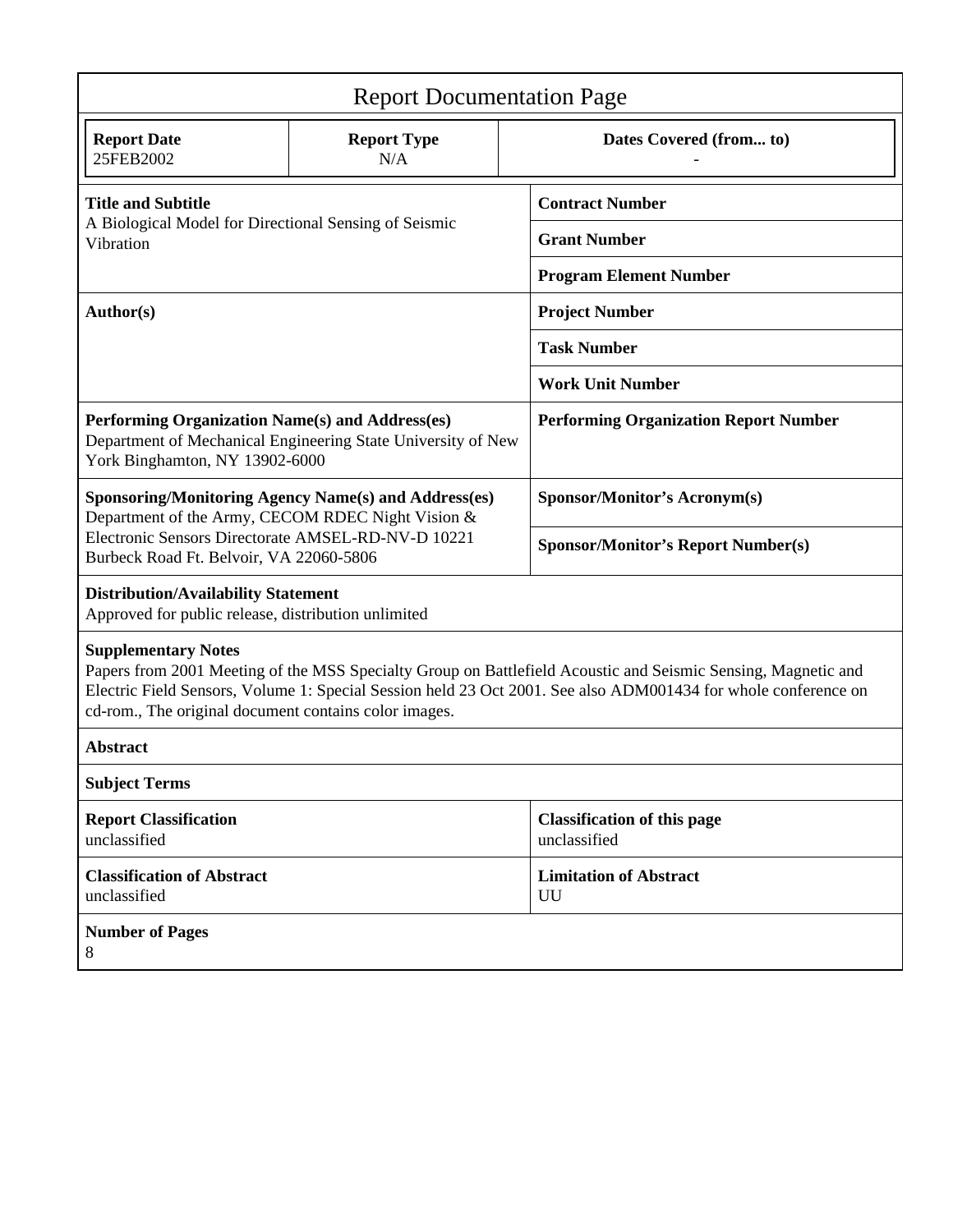wave (Barth 1998). However, most species of insects that use substrate vibrations in social and ecological interactions are very small, with dimensions only a small fraction of the wavelengths used. How these species localize vibration sources remains a fundamental problem in bioacoustics, and overcoming the current limits of our understanding will require an integration of engineering and biology.



We are examining a system that shows great promise for understanding directional mechanisms in vibration sensing. Our model system is a treehopper, *Umbonia crassicornis*, shown in figure 1. This small insect communicates using vibrational signals transmitted through the stems of plants (Cocroft 1996, 1999a,b). In our previous collaboration, we discovered a novel means of vibrational directionality in this species. Large, directional amplitude differences (10 dB) are created by the biomechanical response of the insect's body to substrate vibration (Cocroft et al., 2000). We are investigating the mechanical principles underlying this remarkable directional mechanism, as well as the insect's strategies for using this information for vibrational homing in complex vibrational environments.

**Figure 1.** The treehopper *Umbonia crassicornis* on a host plant stem. The insect is approximately 1 cm long.

The pattern emerging from our studies of both sound (e.g., Miles et

al., 1995) and vibration localization in small insects is that enhancement of directional cues is accomplished by a form of mechanical pre-processing. This passive, mechanical approach to the design of small directional sensors is ideally suited to modern fabrication techniques based on silicon micromachining. An important feature of all insect sensory systems is that they must be quite small, owing to the relatively small stature of most insects. The design constraints of small size and high sensitivity also pose great challenges in the development of new acoustic and vibration sensors. One of our labs (R. Miles) is using insights from our studies of acoustic sensing systems to design innovative smart microsensors for localizing a sound source. We are now poised to extend this work to solve problems of localizing sources of substrate vibration.

# 2.0 VIBRATION SENSING IN INSECTS

Insects, spiders and their relatives perceive vibration through receptors in their legs, which are in contact with the substrate (Kalmring 1985). Studies of vibration localization on solid substrates have been limited to large species of insects, spiders and scorpions with legs spanning 5-10 cm (Brownell and Farley 1979; Cokl et al. 1985). In these species, differences in arrival time and amplitude at different legs are large enough to provide readily accessible directional information. However, species using vibrations in social and ecological interactions span more than two orders of magnitude in size (Gogala 1985; Henry 1994; Stewart 1997), and the mechanisms found in large species do not translate directly to smaller scales. Mechanisms of vibration localization in small species, which experience microsecond time delays and minuscule amplitude differences between inputs, are not currently not understood.

We have developed a study system that provides an excellent bioassay for directionality in small insects. Many insects use vibrations traveling through the stems and leave of plants for communication and for the detection of predators and prey (Henry 1994; Stewart 1997). These signals are transmitted in the form of bending waves (Michelsen et al. 1982; Barth 1998; Cocroft et al., 2000). Vibrational signals play a critical role in the biology of our study species (Cocroft 1996, 1999 a,b, 2001), and localization of the source of a vibrational signal is important in reproduction and survival. Adult male treehoppers search for mates by producing a complex vibrational signal that travels through the plant. If a receptive female is present, she responds with a vibrational signal of her own. The male then homes in on the female to mate with her, localizing her by means of her vibrational signals. Speed and accuracy are important, because there is competition among all of the males on the plant to be the first to locate the female. The male's localization behavior can be easily studied, because males will respond vigorously to vibrational playback of natural female signals.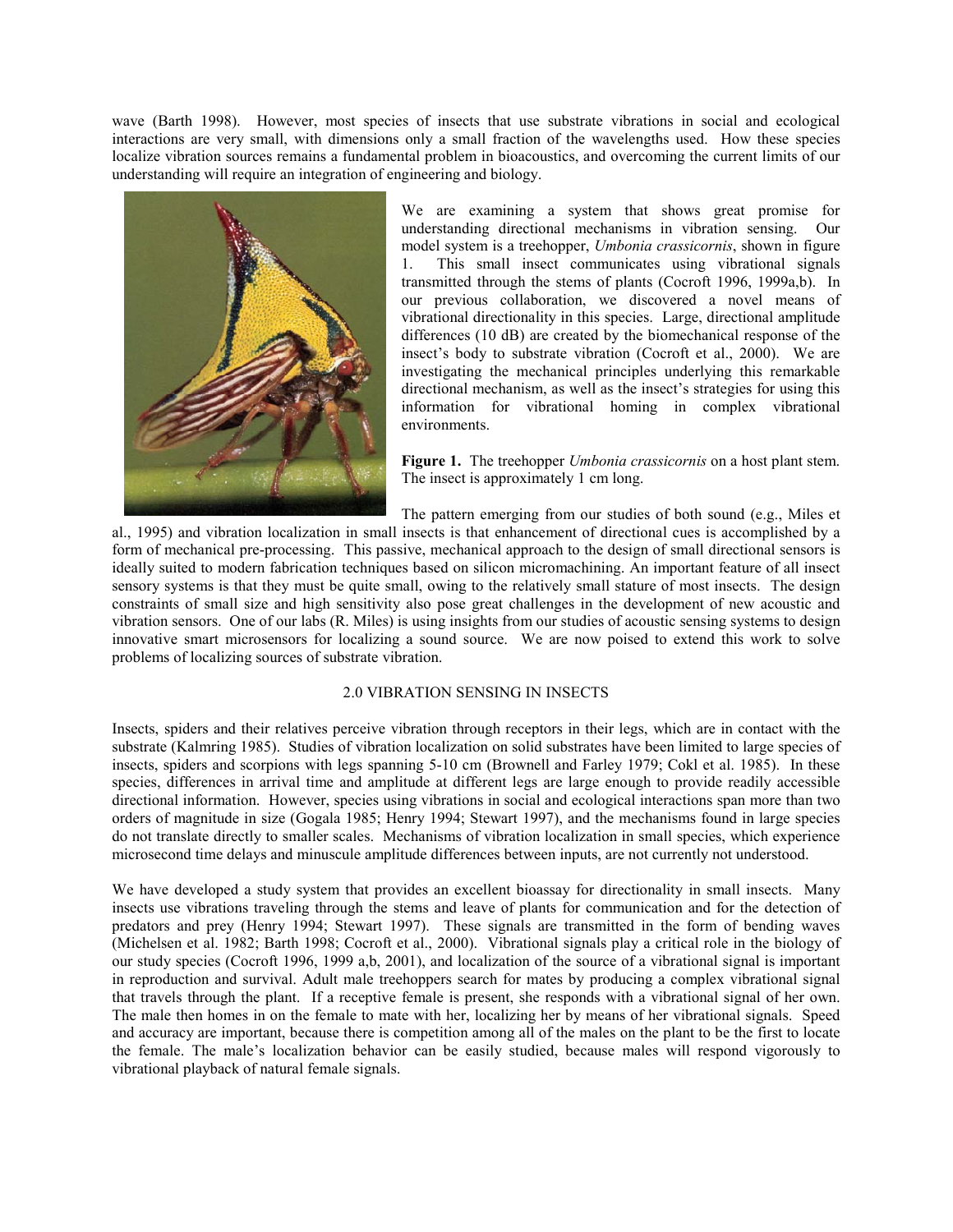Homing is a complex task for a male treehopper, because females may be detected at ranges of up to1-2 m away on a heterogeneous, branching structure. The male is about 1 cm long, with legs (and thus vibration sensors) separated by a maximum of 5 mm front-to-back. Most of the energy in the female signals is at about 100 Hz. With a phase propagation velocity of bending waves of about 15 m/s for a 100-Hz signal on a typical host plant, the signal wavelength will be about 15 cm. The male must therefore localize a signal whose wavelength is 30 times longer than the distance between his vibration sensors. However, male treehoppers do locate females. In fact, accurate directional abilities have been demonstrated in an even smaller species, in which receptors are separated by only 2-3 mm (Cocroft, in prep). Treehoppers have therefore clearly solved the problems of localization, but the mechanisms underlying this ability are only now coming to light.

### 3.0 CHARACTERIZING AND REPRODUCING THE VIBRATIONAL ENVIRONMENT

To investigate an insect's mechanical and behavioral responses to substrate vibration, it is necessary to be able to both describe and reproduce its natural vibratory environment. In principle, a number of distinct vibrational wave types can be produced in a rod-like structure such as a plant stem (Cremer and Heckl, 1988). However, only one of



these -- bending waves -- has been found to be important for insects using plant-borne vibrations (reviewed in Cocroft et al., 2000). Our study was the first to measure the propagation velocity of natural insect signals, and our results were consistent with previous studies using mechanically induced vibrations (Michelsen et al. 1982; Barth 1998). Figure 2 shows the phase propagation velocity of a treehopper signal in a stem, with the typical dispersive propagation characteristic of bending waves.

Figure 2. Propagation velocity measurements of signals produced by female *U. crassicornis* on a host plant stem.

To reproduce the surface moments of propagating bending waves, we designed a bending wave simulator (Fig. 3) consisting of a short length of dowel controlled by a pair of piezoelectric actuators (the design of this simulator, and the relevant background theory, are



discussed in Miles et al., 2001). The actuators are driven with random noise signals with specified phase relationships that create the slope and displacement of bending waves propagating along a beam (Fig. 4). This simulator thus replicates not only the physical dimensions of natural substrates, but also the vibrational environment of an insect on that substrate. Development of this simulator provides an important new tool for investigating the mechanics of vibration sensing in insects.

Figure 3**.** Stem simulator used to characterize the treehopper's mechanical response to substrate vibration.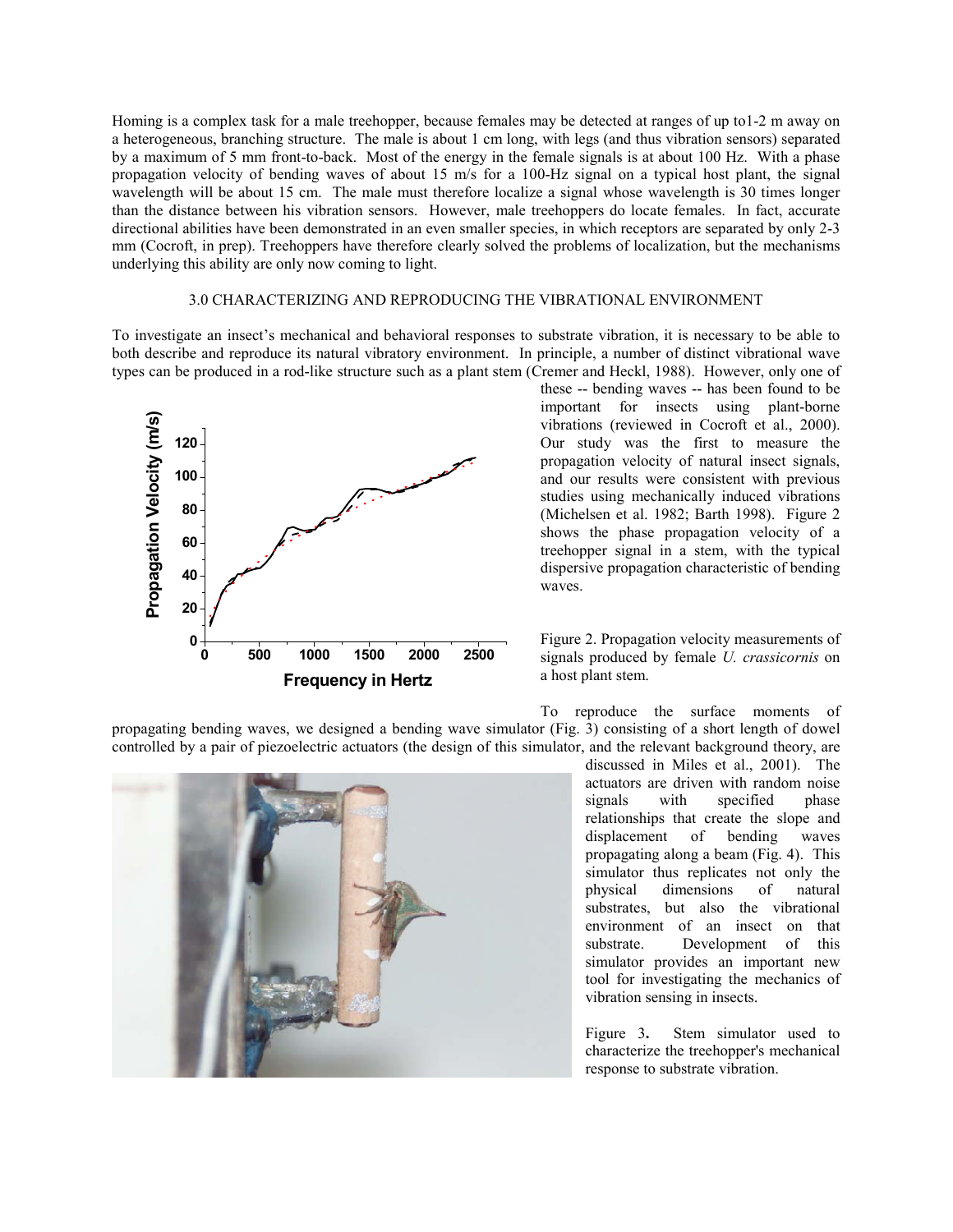

Figure 4. Performance of the stem simulator. A. Motion of surface expected in an ideal beam with propagating bending waves. B. Motion of surface of dowel measured with laser vibrometer.

#### 4.0 DIRECTIONAL SENSING IN THE TREEHOPPER

We use laser Doppler vibrometry to make non-invasive measurements of the insect and the substrate. Our experimental setup is shown in Figure 5, with the laser beam parallel to the plane of motion of the simulator and the lens approx. 20 cm in front of the vertical dowel segment. Using this system, we can characterize the mechanical response of an intact, unrestrained insect on an appropriate substrate. Our approach is to simulate bending motion of the substrate over the frequency range present in the insect's signals (most energy is in the 100-200 Hz range, with some energy present up to 4 kHz). We place an insect in the center of the dowel where, because of its sedentary lifestyle, it will usually remain for an extended period (up to 30 min or more). We then drive the simulator with a random noise signal (maximum frequency  $= 4$  kHz) with the appropriate phase delays between the two actuators. This allows us to reproduce bending wave motion first in one direction, then the other. That is, the insect experiences the motion due to propagating bending waves originating first from in front, then from behind.



Figure 5. Experimental Setup for the Bending Wave Simulator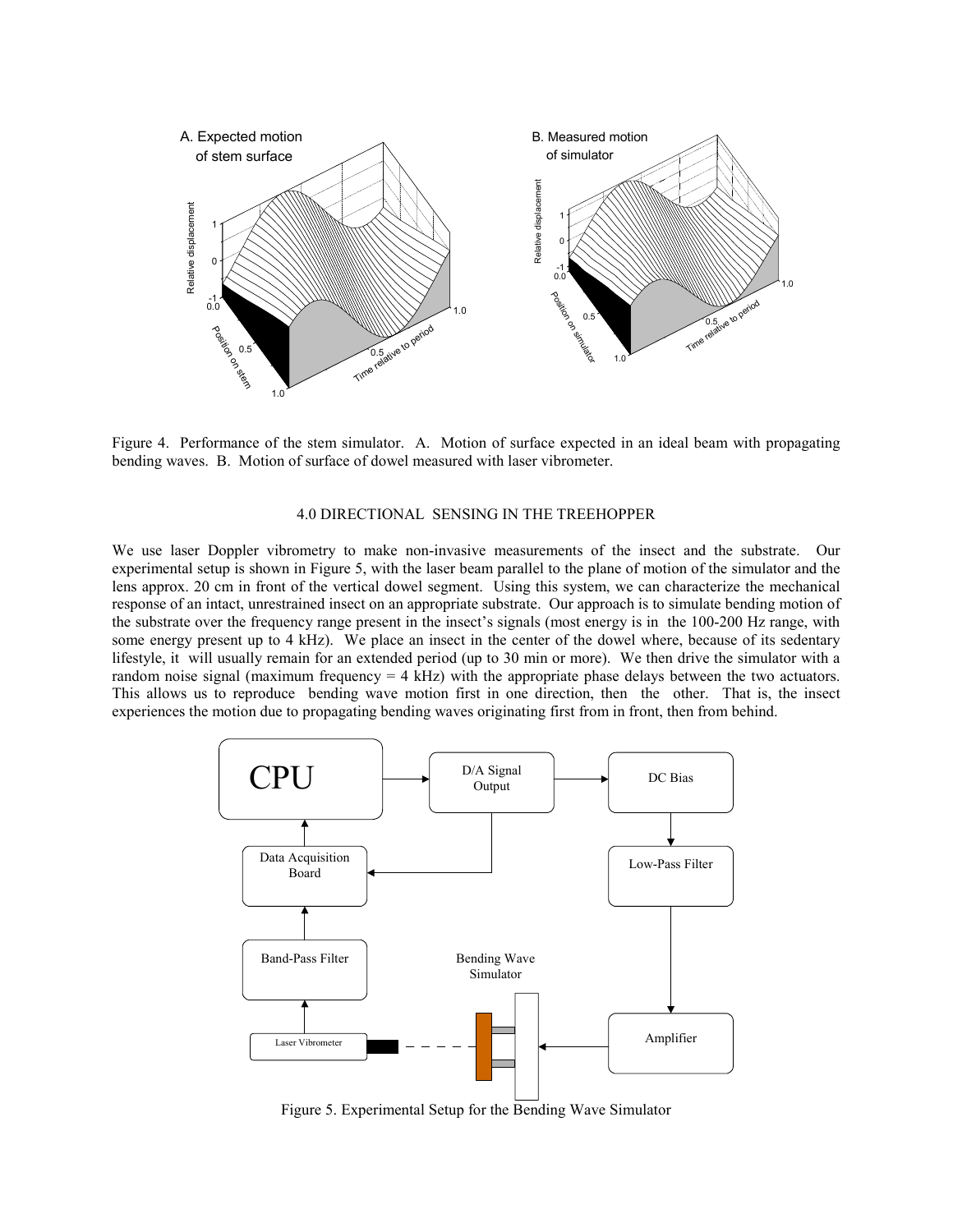Results of our previous studies are presented in detail in Cocroft et al. (2000) and Miles et al. (2001); however, we



here briefly describe our experiments and results. For each individual insect, we measured points along the long axis of the body (Figure 6). We also measured three points on the dowel (one just in front of the insect, one just behind it, and one near the insect's middle leg). The points measured on the substrate allow us to normalize the response of the insect's body relative to the substrate. We then calculate transfer functions between the signal measured on the substrate and the signal measured on the insect.

Figure 6. Female *U. crassicornis* in a typical position on a host plant stem. Black dots indicate locations of vibration measurements made using a laser vibrometer. The front of the body is to the right.

Importantly, the mechanical response of the body relative to the substrate differed depending on the stimulus direction.

Figure 7 shows the relative motion of the front and back of the insect's body. When the wave originated in front of the insect, the two locations had a similar amplitude spectrum; however, when the wave originated behind the insect, the amplitude was greater at the posterior end at all



frequencies. Thus, the mechanical response of the insect's body converts small time differences between inputs into large amplitude differences at different points on the body.

Figure 7. Directional changes in motion of the treehopper's body relative to the substrate. Blue: front of body; red:

back of body. Relative motion differs by over 10 dB for stimuli from opposite directions.

## 5.0 CURRENT RESEARCH DIRECTIONS

The vibrational environment:

Current research aims at extending our understanding of the vibratory environment of insects. Previous studies have shown the possibility of reflected and standing waves in plant stems, as well as unpredictable patterns of amplitude decay at increasing distances from the source (Michelsen et al., 1982). However, no study has characterized the propagation patterns of the entire transmission pathway over which an insect must home in on a signal. This knowledge is critical for understanding the behavioral sampling strategies that have evolved to allow a small insect to home in on a vibration source in a complex vibrational environment. Describing the mechanics of a complex structure like a plant is not a trivial task, but the R. Miles lab has extensive experience in this area. The work will be done in the R. Cocroft laboratory, using the two-laser measuring system and in consultation with the R. Miles laboratory. To examine a range of natural plant environments, we will use 3 host plant species that differ in structural characteristics (including branching patterns and stem properties that influence transmission range and propagation velocity). Saplings 1-1.5 m tall will be obtained from nurseries or grown in the greenhouse. These data will enable us to characterize general patterns of amplitude decay within plant structures, as well as to quantify the influence of reflections and standing waves.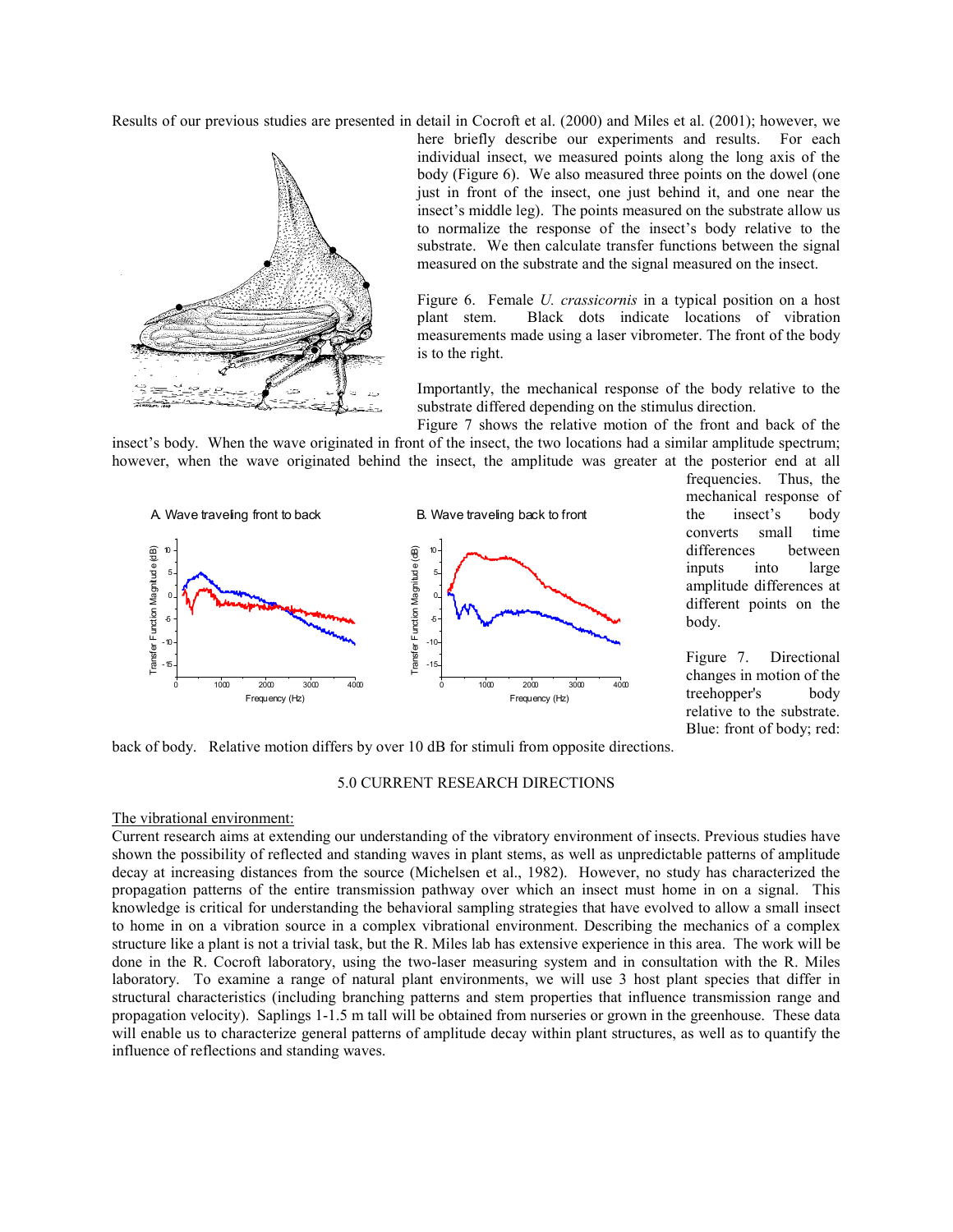### Sampling strategies and decision-making in complex vibrational environments:

A plant constitutes a heterogeneous transmission channel with a complex three-dimensional geometry. Studies of vibration transmission along plant stems have revealed the presence of reflections, standing waves, and unpredictable amplitude peaks (Michelsen et al. 1982; Barth et al. 1988). Insects that use plant-borne vibrations thus provide a useful model system for the problem of vibration localization in complex environments. Once we have characterized the vibrational properties of natural plants, we will use what we know about the vibrational environment to understand the insects' decision-making process. Rather than using a random noise signal, we will now use natural signals that elicit homing responses in the insects. We will describe the insects' localization behavior in three contexts: on the bending wave simulator; on stems with a single Y-branch; and on saplings with complex branching patterns.

The vibrational localization behavior of treehoppers provides an excellent bioassay for understanding sampling strategies, because individuals alternate periods of movement with clearly defined stopping points at which their directional information is updated and a new decision is made. By tracking these decision points, we can reconstruct the information that was available at each point. To do this, we will videotape the insect responding to the playback, then use the laser to characterize the local vibration environment at the decision point. We can then correlate the vibration characteristics of the local region with the insect's subsequent decision of which direction to move.

Locating a vibration source is often necessary for survival and reproduction in these insects, and their abilities and localization strategies have been optimized by millions of generations of natural selection. We aim to provide a picture of how a single, small individual integrates information from point samples of a series of local environments in order to arrive at a vibration source, as well as the sampling rules that optimize homing success. Our results will have implications for the deployment of mobile devices that incorporate directional sensing and sequential sampling strategies to find a vibration source.

#### Mechanical modeling:

An insect resting on its six legs is analogous to a mass on a set of springs, and will have a characteristic response when driven by vibration of the substrate. In our previous collaboration, we characterized this response using freestanding insects on the bending-wave simulator. We drove the simulator with a random signal, and measured the transfer function between the substrate and the insect's body with laser Doppler vibrometry. As expected for a mass-and-spring system, we found that the body vibrations follow the substrate at low frequencies, show resonance at intermediate frequencies, and attenuation at higher frequencies. Furthermore, we found that the response properties of the body differed significantly depending on stimulus direction (see above Fig. 7). When the signal originates in front of the insect, the responses of the front and back of the body are similar. However, when the signal originates behind the insect, the response is substantially higher at the back. The biomechanical response of the insect's body thus converts the small amplitude and phase differences among the legs into substantial amplitude differences. These amplitude differences provide an elegant mechanism for directionality.

We propose to investigate the mechanical principles underlying this remarkable directional response. How might this directionality arise? Given a system with two modes, one mode that responds to the spatial gradient of the quantity being detected and one that responds to the spatial average of the signal over the region sampled, the mechanical response of the system can differ significantly depending on the direction of propagation of the signal. The two modes can combine to convert a small phase difference across the region into a large amplitude difference at various points on the structure (Gerzon 1994). We observed both a translational mode and a rotational mode in the movement of the insect's body relative to the substrate (Fig 8), and it is likely that the interaction of these modes is responsible for the mechanical directionality of the body.

We hope to use insights from our studies of this vibrational sensing system to design innovative smart microsensors for localizing sources of vibration. This will involve the development of analytical models of potential sensor concepts based on a lumped parameter approach. Having demonstrated that the general sensor concepts are reasonable, we can develop detailed finite element models of candidate structures that could be fabricated using silicon microfabrication technology.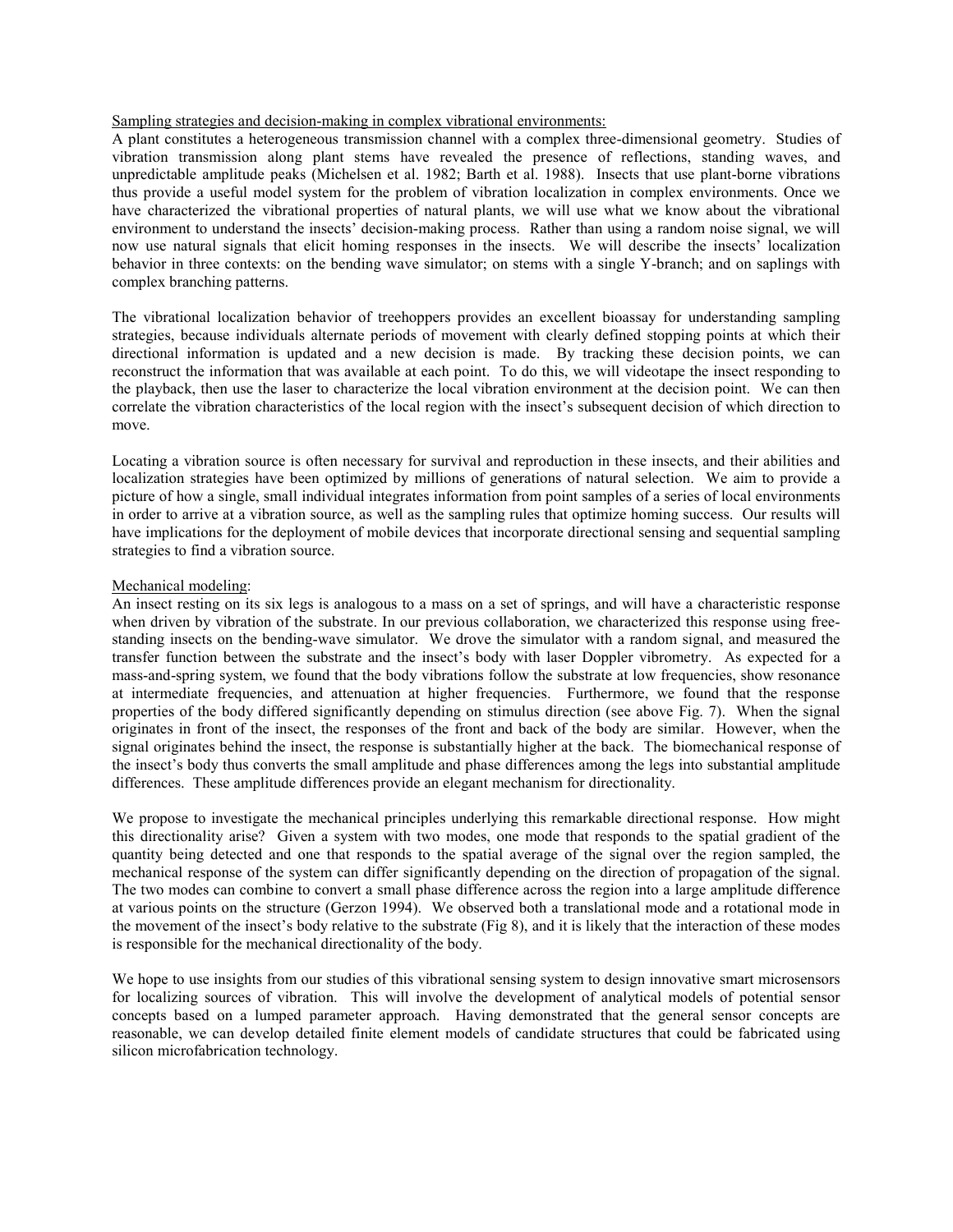

Figure 8. Modes of vibration of the treehopper's body. Each line represents motion of the body as a whole, at sequential time intervals (a-e) equally spaced through one-half of a cycle. A. Translational mode; B. Rotational mode. The back of the body moves with greater amplitude in each case.